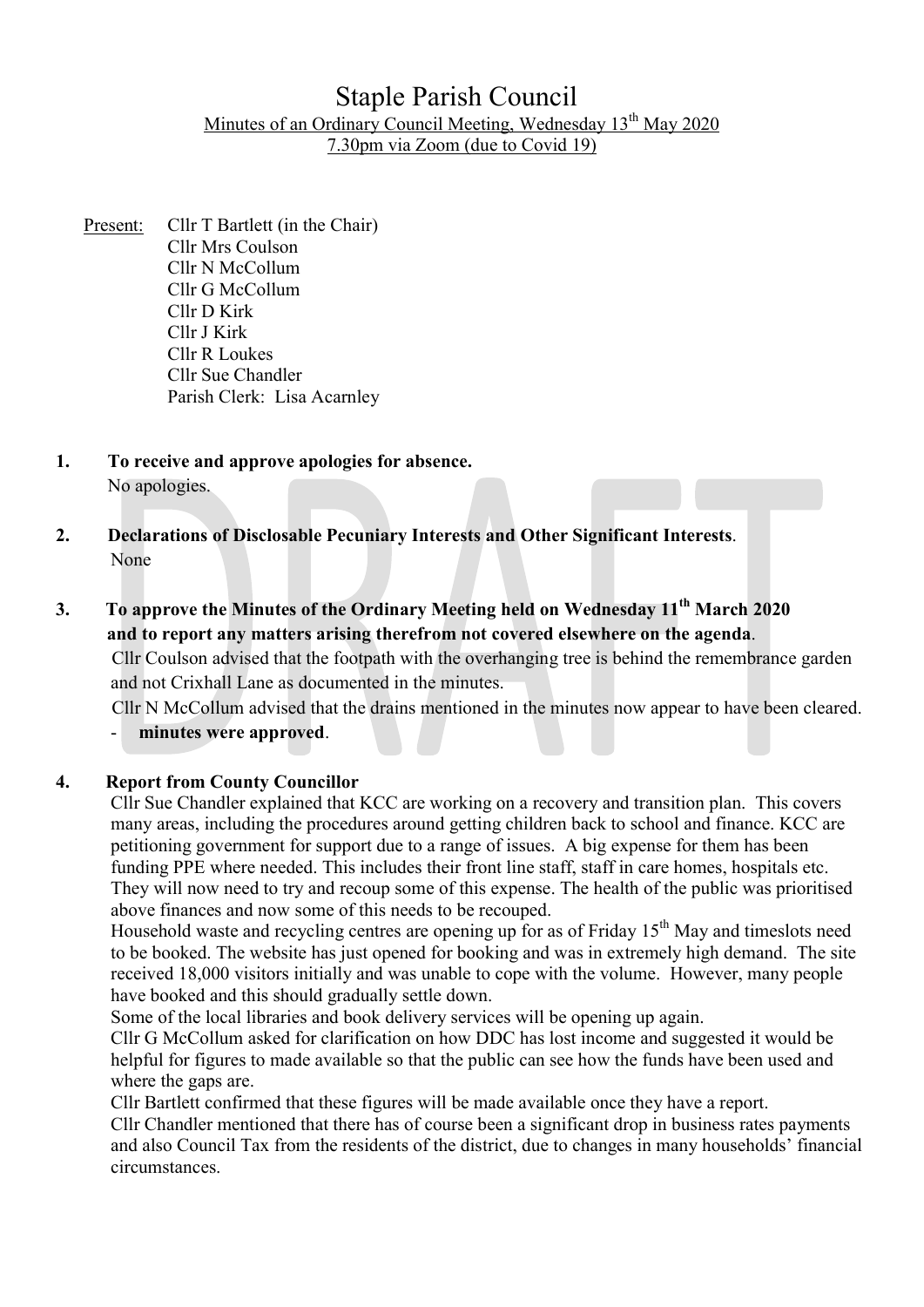# Yearly report provided from Cllr M Conolly – representative of Little Stour and Ashstone ward along with Cllr T Bartlett.

This was prepared for the AGM which was unable to go ahead.

This report is being written as the catastrophic effects of the Corona virus have become ever more apparent. The report does not attempt to recount the details of the events of the last few weeks of the financial year to the end of March – that will be a task for the historians – but rather to chronicle the 'ordinary' events of the year. The cost to the Council of Covid 19 will be very high, so not all the plans and projects outlined below will necessarily be brought to fruition. What looked like a reasonably solid Budget and Medium Term Financial Plan in February is now fundamentally compromised and only time will tell what the medium and long term effects will be. It is though reasonable to say that in terms of Community Support and adaptation to different ways of working the Council has responded very strongly. Suffice to say that as of late April a huge amount of work is going on to plan how the Council will come out at the end of the crisis and how it will meet its obligations.

For DDC the year began in May with the council elections, the first since the number of councillors was reduced from 45 to 32. The new council consists of 19 Conservatives, 12 Labour and one independent. Mike Conolly became Council Chairman in succession to Sue Chandler, and Steve Manion took over Mike's role as Finance Portfolio Holder.

There were further changes in October following the abrupt resignation of Keith Morris as Leader and Councillor. Trevor Bartlett was elected Leader and two Cabinet appointments were made: Derek Murphy for Housing and Health and Oliver Richardson for Property and Assets. Following her appointment to the KCC Cabinet – congratulations Sue – Sue Chandler stepped down as Deputy Leader of DDC and was replaced by MJ Holloway. She remains a District Councillor for Sandwich.

A major problem arose in May following the revelation that East Kent Housing had failed to carry out large numbers of gas safety inspections of council-owned homes. Emergency action was taken to bring inspections up to date. There had already been concerns about the performance of EKH in a number of areas and this problem proved to be the catalyst to the decision taken later in the year by the four parent councils – Canterbury, Dover, Folkestone & Hythe and Thanet – to bring housing back in-house. That process has now started and will conclude in early October, but it should be emphasised that it will be neither easy nor cheap.

Work has continued throughout the year on the new Local Plan which will take us through to 2040. This covers not only housing but infrastructure, business and leisure, though inevitably the main focus will be on housing. The Government has set DDC a target of 629 dwellings per annum across the Plan period. This is a very challenging target and means that difficult decisions will have to be made, including probably a higher burden on rural areas than we would like. Your councillors have been active in debating these with the Planners and have succeeded in mitigating some of the more damaging suggestions. Draft proposals were revealed to towns and parishes in March and these will now go out to formal consultation later in the year.

Regeneration remains a major focus for DDC. We have now seen the first full year of the St James retail and leisure development near the Dover waterfront, and this has been successful for the tenants. We've also now had a full year of the Dover District Leisure Centre at Whitfield where footfall is more than three times higher than at the old Dover Leisure Centre, now being demolished. The redevelopment of Kearsney Abbey and Russell Gardens is now nearly complete and we are working towards a Lottery Grant to update Dover Town Hall – Maison Dieu – a wonderful old building bur desperately outdated and unsuitable for present day use. Tides is also showing its age and we have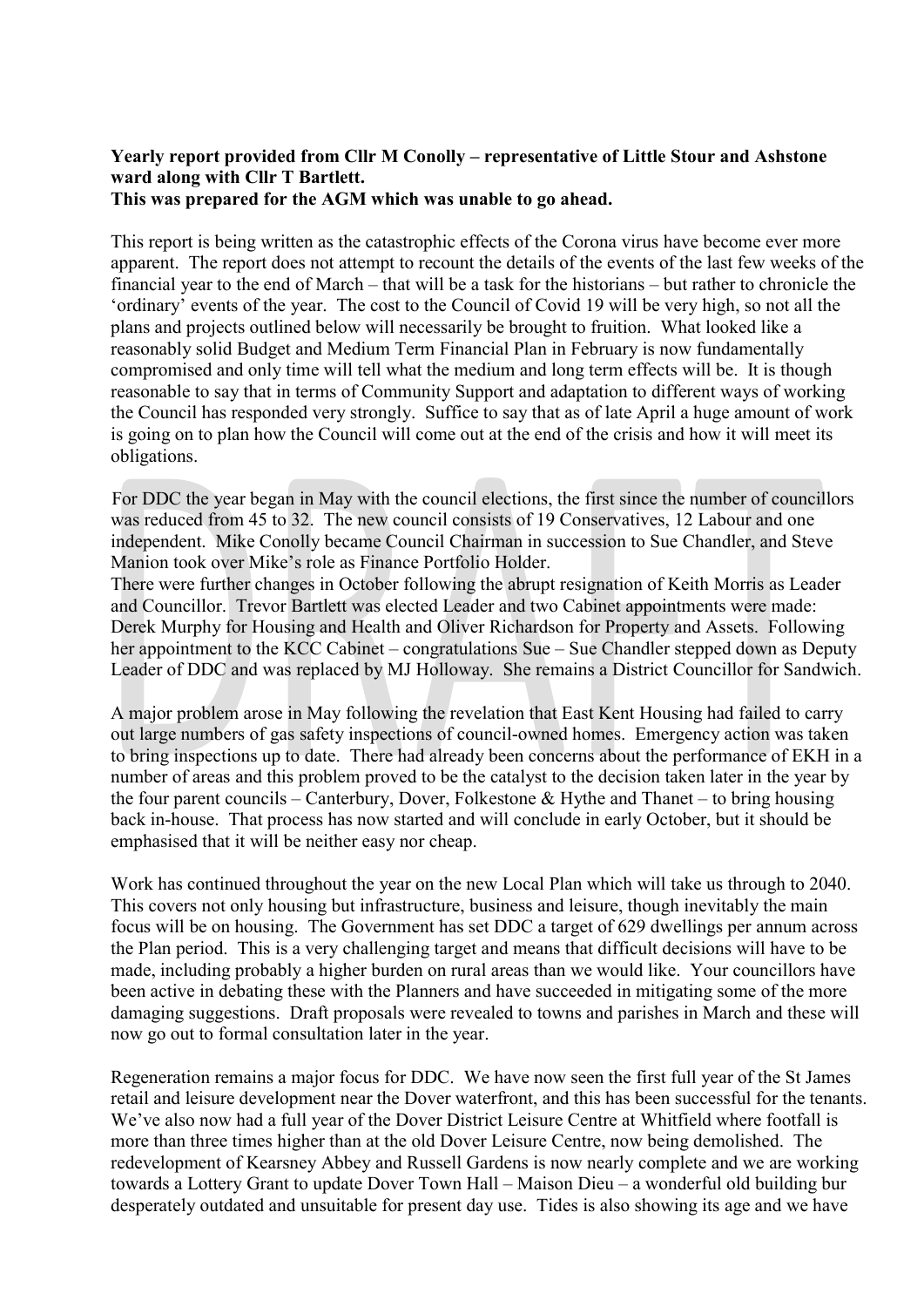reached the point, as we did with Dover Leisure Centre, where continuous repairs no longer make economic sense. A cross-party advisory group has been set up to review a number of options, which do not include a re-build elsewhere, but we are looking at a sizeable funding gap if we are to do what we would ideally like.

Much time and effort went into the preparation of how DDC will handle Brexit when it is fully implemented after the transition period. We worked closely with KCC, the police, the Harbour Board and Highways England but of course our powers of decision in this are limited. Major concerns were that Dover Town would not be clogged up by vehicles seeking to avoid authorised routes and that Sandwich would not be effectively cut off by congestion on the A256 if the Manston option were introduced (despite our oft repeated objection to this idea!).

Climate change and the council's response to it has been another major theme. A cross party working group has been established to recommend action to Full Council in due course. The objective is to make all DDC activities carbon neutral by 2030. Because of its long term importance this group is chaired by the Leader, Trevor Bartlett.

A comprehensive Tourism Strategy has been developed. This highlights the many attractions of White Cliffs Country and will be publicly launched when the time is appropriate. The Open golf championship will now be coming to Sandwich in 2021 and will be a key opportunity to persuade investors of the advantages available to them in Dover District.

Our waste and street cleaning contract with Veolia expires at the end of 2020 and negotiations with potential contractors have been continuing. We had hoped to be able to announce a result in June to allow time for any transition needed but this is now under review.

As ever it has been a pleasure and a privilege to work with our parish councils. We can't always deliver the outcomes that colleagues are hoping for but that isn't for any lack of effort as we live among you and your concerns are ours.

#### Report from District Councillor Cllr T Bartlett

Within a space of 8 short weeks everything has changed, and for our key public services the challenge has never been greater.

DDC had well rehearsed contingency plans, although a global pandemic was not something most of us had given much thought to at the beginning of the year.

However, thanks to good planning, investment in new technology and a commitment to public service, the Council has quickly moved to a new way of working.

Most DDC staff are now working from home, pretty much as normal. Our frontline key workers are out and about in the district with both careful measure to protect both them and the residents.

We have maintained core public services which we know you are relying on most at this difficult time, including all our household waste and recycling services.

At the same time, the Council have set up a Community Hub to help the most vulnerable residents, and coordinate the volunteer support effort across the district.

The planning department have done very well and are having a virtual meeting on Thursday  $21<sup>st</sup>$  May – there are only 3 items on the agenda. They plan to carry out two meetings in June to catch up. The local planning agenda has been pushed back due to the current circumstances and this is now looking like the consultation period will be during the Autumn, with decisions being issued in January 2021. DDC ground maintenance services are now back in full.

KCC have carried out the mechanical sweeping up of litter on the A256 and this has made a big improvement to the landscape (\*Note - 23 tonnes of waste and debris has now been collected on the A256 between Dover and Sandwich over 6 days)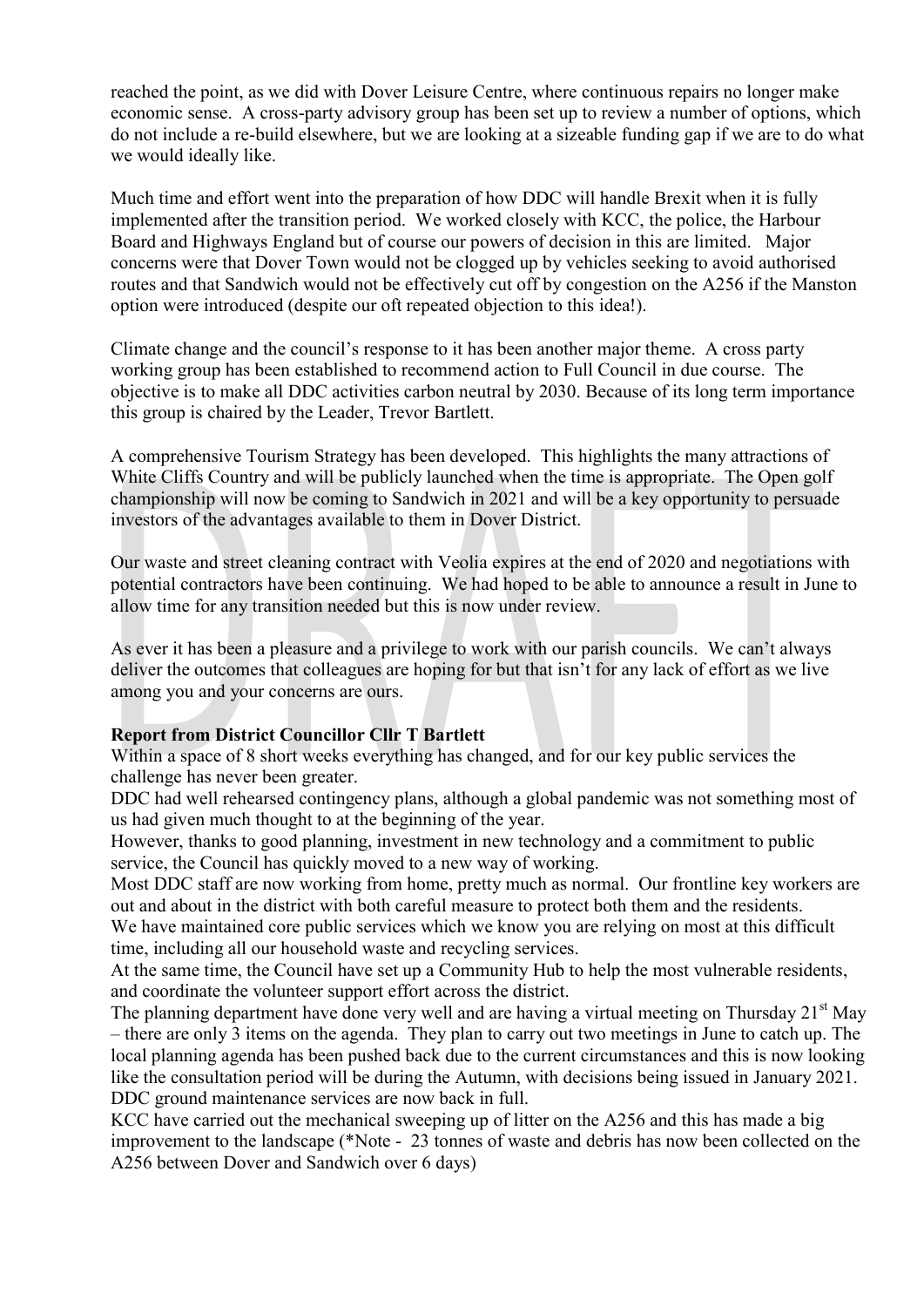DDC have set up a community fun of £50,000 to help local organisations who are helping the community during this crisis. This has kindly been topped up by some local businesses and individuals. There are still funds left if any organisations wish to apply.

LED lighting has been put up in the village. Some residents have mentioned that they may be too bright. It's likely that the 'old' ones were just very old. If anyone has a particular issue with them outside their window, then there are options.

\* Information provided post meeting.

## 5. To receive an update from Cllr J Kirk regarding the website.

Cllr J Kirk advised that he has spent some time on the new website, and it was unaniomously agreed that a good job has been done. Some lovely photos of David Ridleys have been used for the site and a balance between village activities and history of the village have been included.

It was suggested that Cllr R Loukes provide some of the Speedwatch information to be included on the website.

The new email addresses which have been set up are all now in use (Cllr Coulson to double check) and all councillors have adopted and agreed the email privacy advice.

A Twitter account has now been set up for the Parish Council

Councillors thanked Cllr Kirk for his all of his hard work on this.

## 6. . To receive any updates on the "Sandwich Connect Pilot".

Current usage is almost zero, but not entirely. Britannia have advised the bus cannot just cease service as they are under contract with KCC. A middle ground has been reached that if the bus runs the morning service and there are no outward passengers, then the bus will not return for the evening run.

This period will not be used in the pilot scheme figures.

## 7. To receive any updates on the Community Speedwatch and Speed Indicating Devices.

## Report from Cllr Loukes

#### Community Speedwatch & SID Report

#### May 2020

#### Speedwatch

Since the lock-down due to the pandemic and at the request of Kent Police and Community Speedwatch we have not done any Speedwatch sessions. We had a letter from the Police this week that said "*please don't deploy roadside at* the moment, as soon as I am advised that we have the green light to go back out I will let you know. " We will obviously comply with this but are frustrated that we see a trend for the average speeds to increase along with dangerous driving by motorcycles.

Once we commence sessions again we will very happily accept any new volunteers who would like to see a reduction in speeds through the village.

Please contact me if you want further information:- roger43@gmail.com or 01304 812306

#### SID report (for April)

The Speed indicator devices are still in operation during the lock-down! This month I have compared the statistics with those from last November and January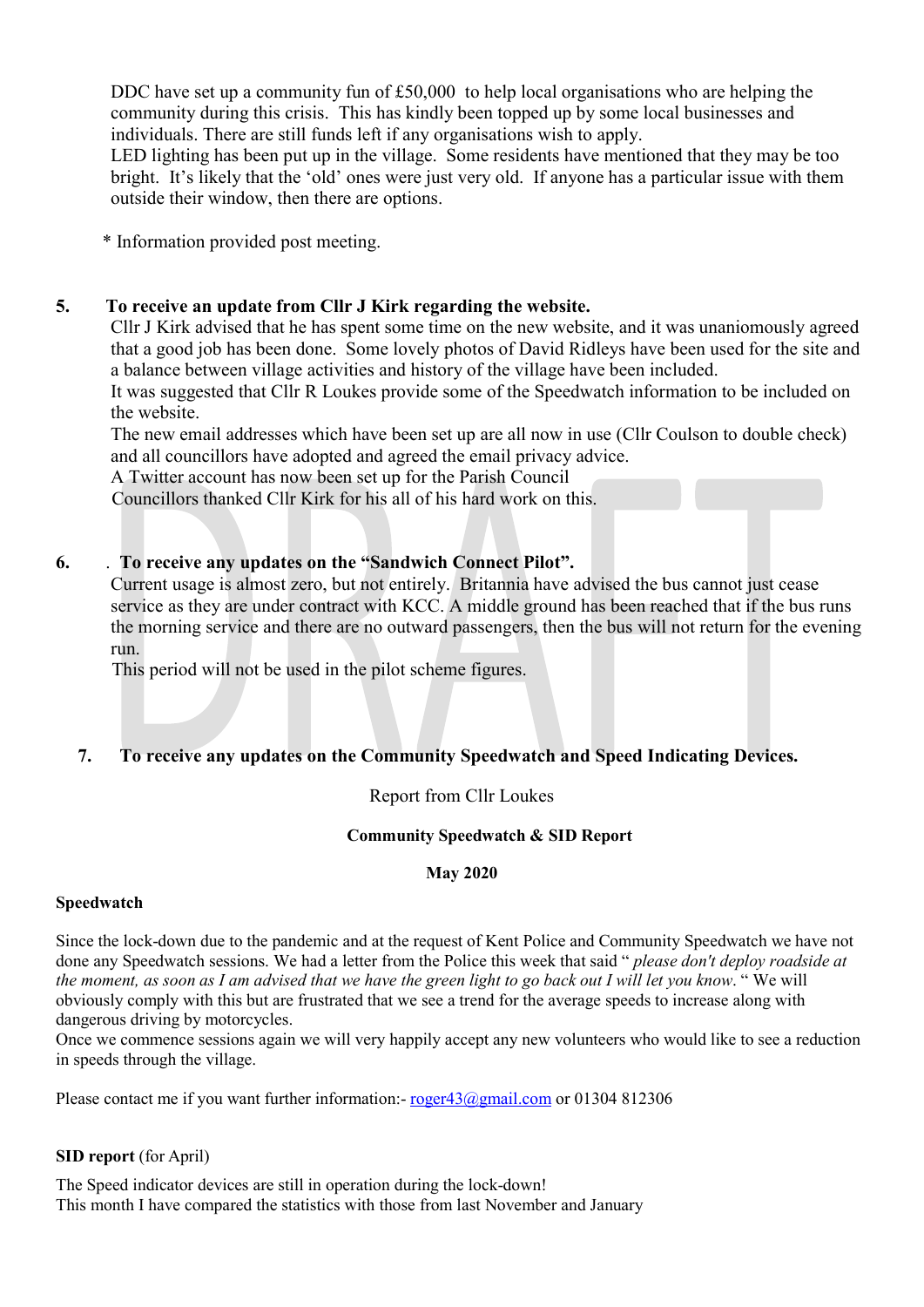Lower Road east direction. During April there were 11,200 vehicles During January there were 20,700 vehicles The average speed has increased slightly and the max recorded speed was 70 mph on the  $3<sup>rd</sup>$  April at 23:35 hrs.

The Street west direction During April there were 7,800 vehicles During November there were 16,200 vehicles

The Police have issued a "Reporting nuisance motorcycling " sheet which will be in th Escallop and our Parish Council web site. We do urge you to make notes on any motorcycle that is driven recklessly and report it to me or the Police.

#### 8. To discuss any actions carried out or required to support the community and our vulnerable residents during the current pandemic.

Cllr Coulson advised that there is a 'buddy service' in place, where a group of residents are phoning neighbours who are particularly isolated at this time. This is working very well.

Angus and Vanessa Nederman kindly gave flyers to the residents to ask if anyone needed assistance at this time.

Cllr Bartlett thanked the residents of Staple for their ongoing show of support for the NHS and key workers on 'Clap for our Carers' Thursday evenings, and also Matthew Cullen and his tractor. These challenging times are certainly bringing the community together.

## 9. To discuss Harmer and Sons Maintenance costs for this season

Councillors agreed the costs were fair and are happy to continue to use Harmer and Sons for the coming season.

## 10. To consider planning applications

- (i) 20/00406 | Received: Tue 14 Apr 2020
	- Land East Of Fairview Lower Road Staple

Outline application for the erection of a dwelling and associated parking (with appearance, landscaping, layout and scale reserved)

This was discussed and agreed that we do not feel able to support this application:

Some of the justifications within the planning application do not stack up in that the proposed mitigation does not stand up to test

## Section 4

Talks about clear site lines but doesn't take into account the fact that its on a bend with a known problem of speeding / accidents on that section of road.

## Section 5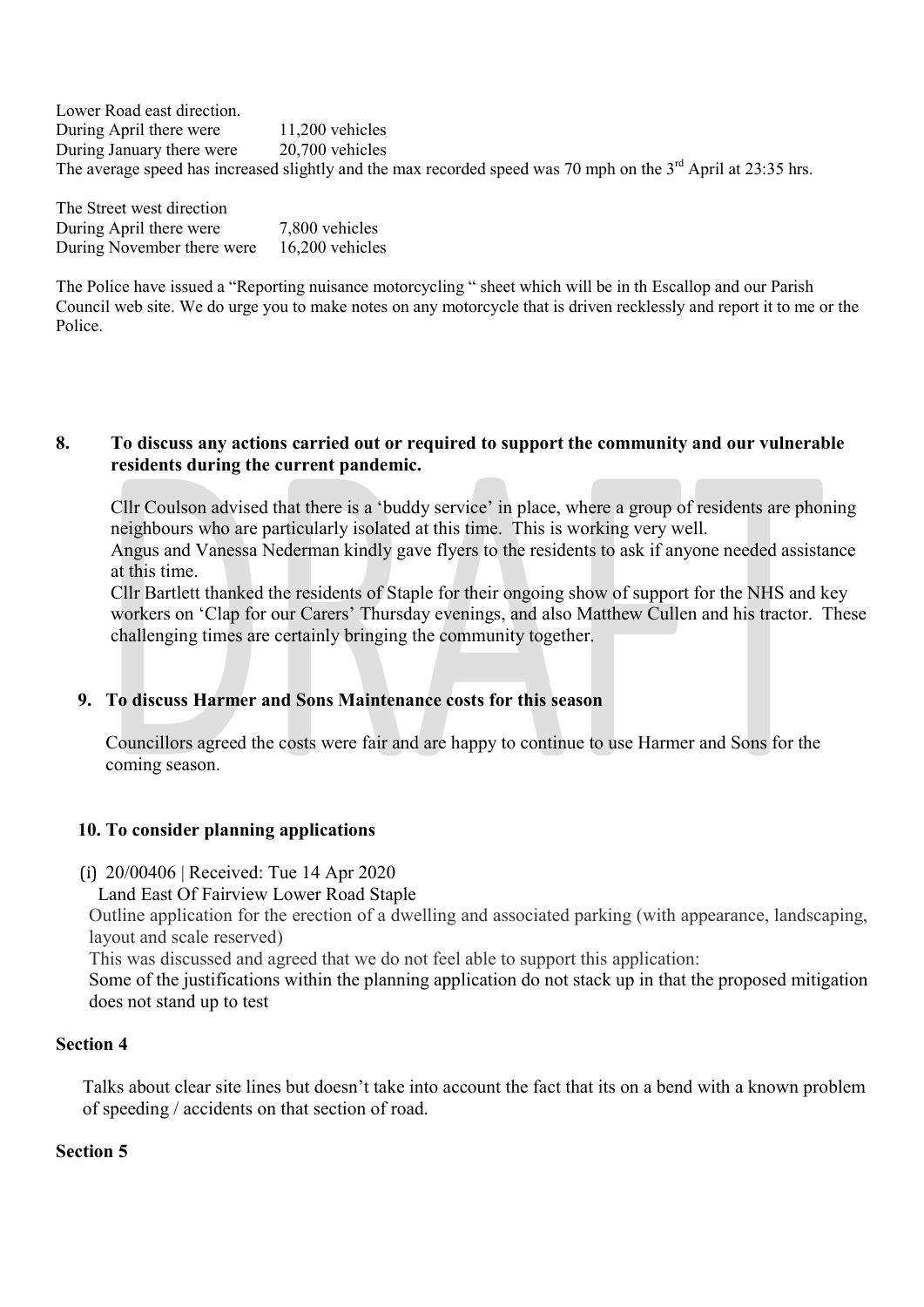5.5 Claims that it won't breach policy DM11 as the occupant will be able to do most of their shopping at the Black Pig shop. In reality this is a very limited facility for top up shopping sand the occupant will be driving in and out of the visit as normal, so this argument does not stand up to testing

5.12 This development would not address the needs of groups with specific housing needs in the village which we know from the housing needs survey is affordable housing.

6.2 It refers to other cases where planning consent was granted for developments outside the confines of the village settlement but these were both large scale planned developments and are not really comparable.

6.6 No evidence to support there will be any local employment as a result of the development

Comments have been submitted to DDC planning.

(ii) Receive an update from the clerk on Planning decisions

19/00120 Land east of the Courtyard – Durlock Rd, Staple. 8 Dwellings with parking and access - Granted

## 11. To receive an update on any financial matters, including:

### (i) Cheques for approval

Harmer & Sons invoice 16684, date  $18/3/20$  Total £1146 – A query was raised as to when the mowing season ended as there were a couple of areas which have overgrown slightly. (Cheque has been agreed in principle once response has been received) Clerk's salary – April & May +  $\text{\pounds}43.20$  for online payment to dot com. Total  $\text{\pounds}423.20$  -Approved

#### 12. To receive any footpath updates

A resident has kindly cleared the footpath from the remembrance garden to Lower Rd. There are a few footpaths that need clearing which are the responsibilities of landowners. The footpath off school Lane also needs trimming. KCC will begin the annual clipping rounds of the district this month, o hopefully this will be done shortly.

Cllr Coulson has reported unemptied bins to DDC.

Cllr Bartlett thanked residents who have cleared footpaths themselves and would also like to remind people that it is important we stay on the footpaths and do not use unauthorised land to walk across.

## 13. To receive any highways and transport update

.

Cllr N McCollum advised that the KCC portal for reporting highways issues appears to work well and thanks were extended to KCC for this.